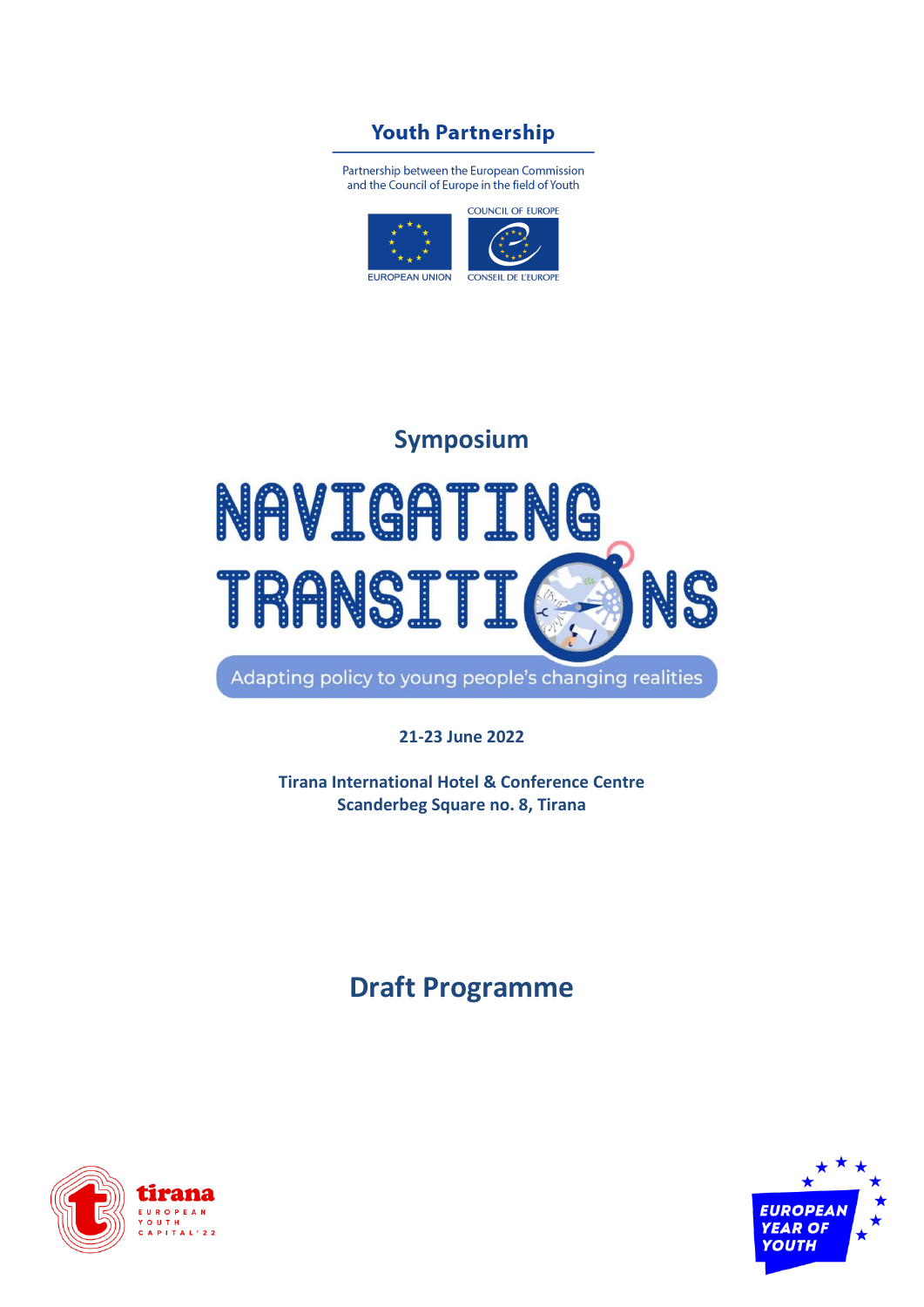| 21 June         | <b>My Transition Journey</b>                                                                                                                                                                                                                                                                                                                                                                                                                                                                                                                                                                                                                                                                                                                                                                                                                                                                                         |
|-----------------|----------------------------------------------------------------------------------------------------------------------------------------------------------------------------------------------------------------------------------------------------------------------------------------------------------------------------------------------------------------------------------------------------------------------------------------------------------------------------------------------------------------------------------------------------------------------------------------------------------------------------------------------------------------------------------------------------------------------------------------------------------------------------------------------------------------------------------------------------------------------------------------------------------------------|
| $17:00 - 19:00$ | Registration and welcome session - My transitions                                                                                                                                                                                                                                                                                                                                                                                                                                                                                                                                                                                                                                                                                                                                                                                                                                                                    |
| 19:00           | <b>Networking Dinner</b>                                                                                                                                                                                                                                                                                                                                                                                                                                                                                                                                                                                                                                                                                                                                                                                                                                                                                             |
| 22 June         | Societal challenges impacting on young people's transitions                                                                                                                                                                                                                                                                                                                                                                                                                                                                                                                                                                                                                                                                                                                                                                                                                                                          |
| $9:30 - 11:00$  | <b>Official Opening</b><br>Clotilde Talleu, Manager, EU-Council of Europe Youth Partnership<br>Matjaz Gruden, Director, Directorate of Democratic Participation, Council of Europe<br>(video input)<br>Sophia Eriksson Waterschoot, Director, Directorate for Education, Youth, Sport and<br>Culture, European Commission (video input)<br>Erion Veliaj, Mayor of Tirana, European Youth Capital 2022<br>Understanding the context and impact on young people<br>Introducing the Solidarity with young people affected by Conflict<br>Introducing the Visioning wall on what policy changes are needed to support young people's<br>transitions.<br>Reflection among the participants.                                                                                                                                                                                                                               |
| $11:00 - 11:30$ | <b>Break</b>                                                                                                                                                                                                                                                                                                                                                                                                                                                                                                                                                                                                                                                                                                                                                                                                                                                                                                         |
| $11:30 - 13:00$ | Keynote Inputs: Being young in Europe in 2022<br>Gersi Hohxa, youth activist, Albania<br>Ilaria Pitti, University of Bologna - Large societal challenges and their impact on young<br>people's lives<br>Shunta Takino, OECD - Policies supporting young people's transitions                                                                                                                                                                                                                                                                                                                                                                                                                                                                                                                                                                                                                                         |
| 13:00-14:30     | Lunch                                                                                                                                                                                                                                                                                                                                                                                                                                                                                                                                                                                                                                                                                                                                                                                                                                                                                                                |
| $14:30 - 16:00$ | Reflections in groups: impact on young people's political, social, economic, personal transitions<br>Participants will work together how different aspects of their lives are affected by large societal<br>phenomena such as Covid-19 pandemic, war, climate change, digital and AI, rights and services.<br>One workshop will focus on young people affected by conflicts in Ukraine and elsewhere.<br>Covid-19 overall impact on young people<br>Political impact on young people's transitions<br>Social impact: research on youth transitions in post-pandemic Europe<br>Socio-economic impact: access to services (health, housing, youth services)<br>Economic impact: access to rights (employment, education)<br>Regional realities of supporting young people's transitions (in Eastern Europe and<br>Southeast Europe)<br>Digital and AI impact on young people's transitions<br>Young people in conflict |
| $16:00 - 16:30$ | Break                                                                                                                                                                                                                                                                                                                                                                                                                                                                                                                                                                                                                                                                                                                                                                                                                                                                                                                |
| $16:30 - 18:00$ | Te Rrapi - participant-led session<br>Learning from others under the main village tree<br>Participants are invited to present and learn from each other's initiatives on young people's<br>transitions. Closing of the day.                                                                                                                                                                                                                                                                                                                                                                                                                                                                                                                                                                                                                                                                                          |
| 19:00           | Solidarity with young people affected by conflict - flashmob dance action                                                                                                                                                                                                                                                                                                                                                                                                                                                                                                                                                                                                                                                                                                                                                                                                                                            |
| 19:30           | Dinner hosted by Tirana - European Youth Capital 2022                                                                                                                                                                                                                                                                                                                                                                                                                                                                                                                                                                                                                                                                                                                                                                                                                                                                |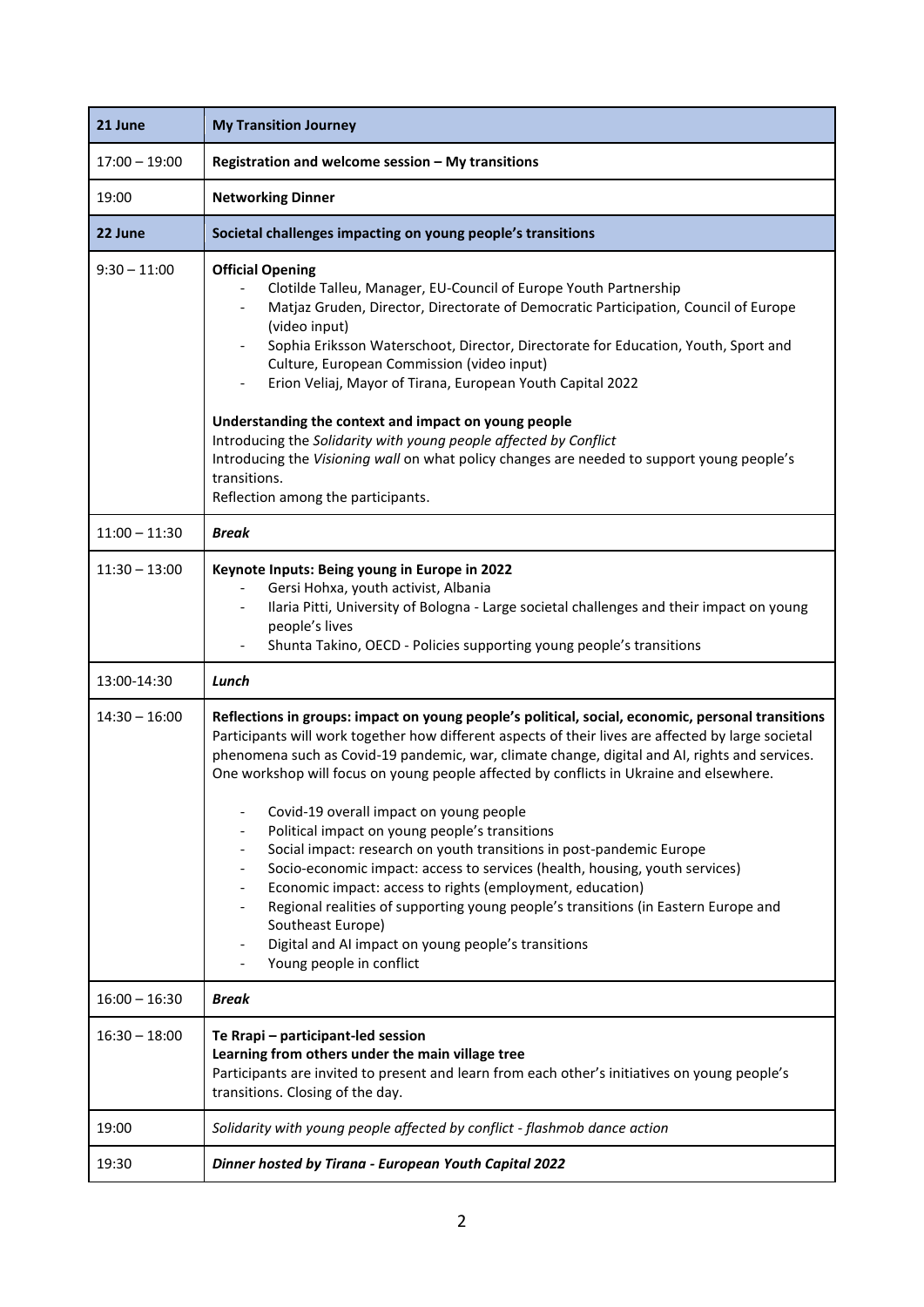| 23 June         | Looking forward - developing ideas for how policies should change                                                                                                                                                                                                                                                                                                                                                                                                                                                                                                                                                                                                                      |
|-----------------|----------------------------------------------------------------------------------------------------------------------------------------------------------------------------------------------------------------------------------------------------------------------------------------------------------------------------------------------------------------------------------------------------------------------------------------------------------------------------------------------------------------------------------------------------------------------------------------------------------------------------------------------------------------------------------------|
| $9:00 - 10:00$  | <b>Visions for the future</b><br>Testimonies and inspirational inputs looking to the future<br>Maria Rodriguez, European Youth Forum - The European Youth Blueprint To Recovery<br>Howard Williamson, PEYR Advisory Group, Professor of European Youth Policy -<br>$\overline{\phantom{a}}$<br>Imagined Youth in the Future                                                                                                                                                                                                                                                                                                                                                            |
|                 | Vision wall - integrating learning and adding ideas on change                                                                                                                                                                                                                                                                                                                                                                                                                                                                                                                                                                                                                          |
| $10:00 - 10:30$ | <b>Break</b>                                                                                                                                                                                                                                                                                                                                                                                                                                                                                                                                                                                                                                                                           |
| $10:30 - 12:30$ | Workshops - developing messages on how policies should change<br>Participants will work in groups to develop messages on policy changes needed to facilitate<br>better personal, social, economic and political transition.<br>The workshops will integrate the causes and themes young people are concerned with in<br>contemporary Europe (shrinking space and political participation, services (health, mental health,<br>housing, employment, education), connection to community and society.                                                                                                                                                                                    |
| 12:30           | Lunch                                                                                                                                                                                                                                                                                                                                                                                                                                                                                                                                                                                                                                                                                  |
| $14:00 - 15:30$ | Visions for the future: exchange with policymakers on the changes needed<br>Sharing messages from the workshops and insights into discussions from the general rapporteur<br>Interactive panel with policy makers<br>Maria-Carmen Pantea, PEYR Advisory Group, Symposium Rapporteur - Insights from the<br>symposium<br>Clementina Barbaro, Head of Youth Policy Division, Youth Department, Council of<br>$\overline{\phantom{a}}$<br>Europe<br>Spyros Papadatos, Advisory Council on Youth, Council of Europe<br>$\blacksquare$<br>Babis Papaioannou, DG Education and Culture, European Commission<br>Katrin Olt, Ministry of Education and Research of Estonia, CDEJ Bureau member |
| $15:30 - 16:00$ | Break - final visit of the visioning and solidarity walls                                                                                                                                                                                                                                                                                                                                                                                                                                                                                                                                                                                                                              |
| 16:00-17:00     | <b>Closing session</b><br>Reflections on the main learnings from participants representing policy, practice, youth activist,<br>researcher roles<br>Evaluation<br>Closing of the symposium by the EU-Council of Europe Youth Partnership.                                                                                                                                                                                                                                                                                                                                                                                                                                              |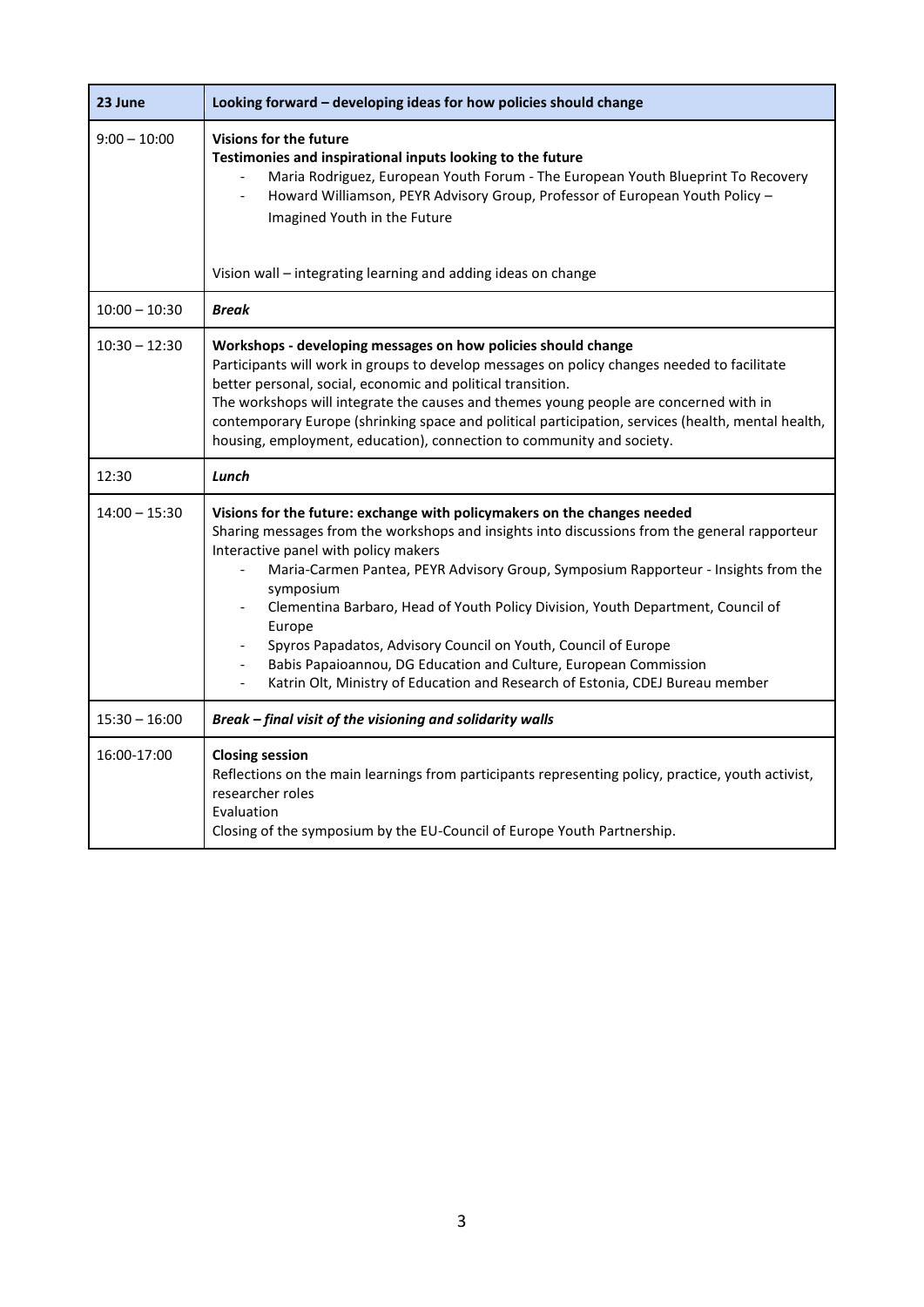### *Rationale*

The Covid-19 pandemic has had a significant effect on the lives of young people across Europe and globally, creating gaps, demanding adaptation and encouraging new ways of dealing with reality. The crisis has particularly impacted on young people's transition to autonomy, including but not limited to: transition from education to employment, from being sustained by their families/care institutions to financial and economic independence in a new household, and/or having children/forming a family, to staying active and participating in societal concerns such as anti-racism, environment and climate change, precariousness and inequalities, as well as (re)defining connections and community, to name a few. The question of health transitions, as the newer cohorts have poorer health outcomes than previous ones (mental health and wellbeing issues, in particular) will be also explored.

The symposium will also look into the new forms of vulnerability that were generated or deepened by the Covid-19 pandemic, and their impact on young people's transitions. Youth divide, 'missing middle' and hardto-reach groups will be also addressed.

How have young people been affected by the crisis and how has it impacted on their transition to autonomy? Which areas of young people's lives have been most affected, including education, employment, health and wellbeing and family situation? Have all young people been equally affected? What have been the main policy responses to the situation of uncertainty and crisis and what can we learn from them for the future?

The event aims to build on the relevant strands of Youth Partnership's earlier work, in particular the research on the impact of Covid-19 on the youth sector and the new youth policy manual.

### *Purpose and expected outcomes*

The symposium will bring together European youth field stakeholders to encourage dialogue and reflection on what paradigm shift is needed in youth research, youth policy and youth work to support young people's aspirations in the changing realities.

The event aims to:

- address and explore the impact of Covid-19 on youth transitions to autonomy, including, but not limited to: transition from education to employment, from being sustained by their families/care institutions to financial and economic independence in a new household, from being to having children/forming a family;
- reflect on how to adapt traditional youth policy and youth work approaches in supporting active participation of young people, their engagement with societal concerns such as anti-racism, environment and climate change, precariousness and inequalities, as well as (re)defining connections and community;
- contextualise youth transitions in the context of Covid-19 but also other crises impacting transitions to adulthood (e.g. political, economic, social, personal, etc.);
- examine and reflect on policy measures needed to support young people in their transitions to adulthood;
- share good practices of effective and successful youth policy interventions in the context of youth transitions and the impact of Covid-19;